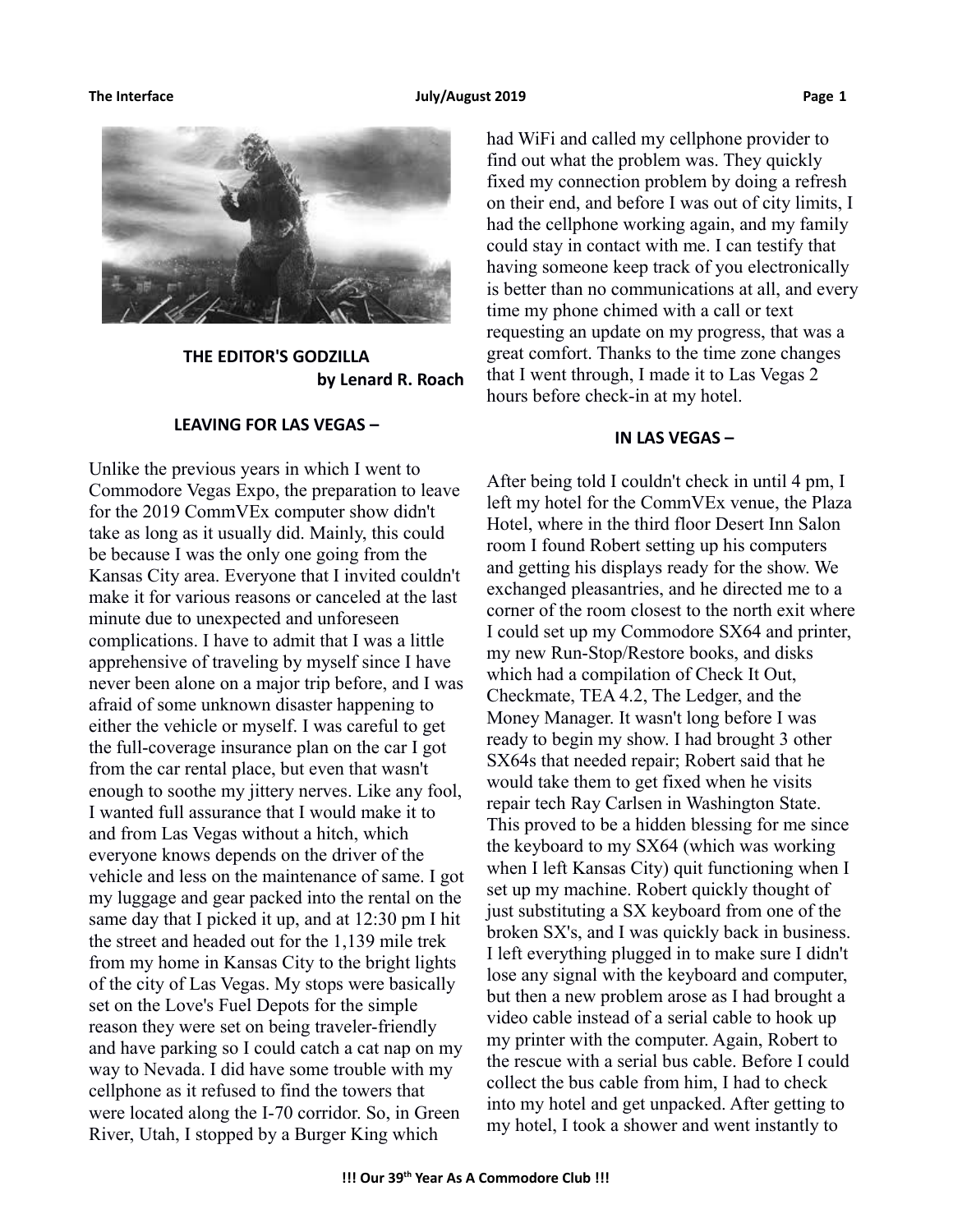bed. I was still on Kansas City time, so I crashed early.

#### **DAY ONE –**

I got to the Plaza early (still on Kansas City time) and went to eat at McDonald's in the hotel, then bode my time until the Desert Inn Salon at about 8:30 am. Both my computer and printer booted fine, and I was ready to go. A gentleman by the name of Joeri visited my table first and was interested. People were already set up, and I saw a CommVEx t-shirt and cap combo being vended by a gentleman named Tim Waite; I bought the combo and was styling on Sunday but more on that later. The show started off slow but quickly picked up with many visitors. The biggest spenders at my table that day were the 3 amigos from Mexico who claimed they heard about CommVEx from the DefCon show. They came by my table, and each bought my book and a compilation disk. Some even asked for a photo with me posing with the book. They made me feel like a real celebrity, and one of them even showed me a fix for the garbage collection that had been happening with the disk. I was much appreciative for his help, and I made corrections to all the compilation disks that I brought, which didn't take very long. Sadly, some lookie loos who came to my table were interested only in the Money Manager program and not in anything I wrote, but those are the breaks in the programming business.

At the show we had Justin Pope and his family who couldn't get his Amiga 1000 to start, so Justin spent the whole show time working on it. Some other exhibitors tried to help him and found one problem, but even after fixing this snafu, more problems came up. The gentleman went home without a presentation, but he did get to show off the inner workings of his A1000 along with its advanced boards, a Rejuvenator and an accelerator board. Joeri had the Ultimate 64 Elite running Gigi-CAD, but the C64 CAD program was still in German. Robert showed me his work in translating the manual for Gigi-CAD into

English, but even with the Google translate, the work was tedious and very time consuming to get it into American English. One gentleman, Saj Awan, had a crazy set-up of many 64s that were displaying SID demos that turned 3.5 inch disks into drums, a Koalapad into a Theramin synthesizer, and a keyboard overlay that turned the C64 breadbox into a piano. His demo was the draw of the show and with good reason. His demo was way out there and showed the versatility of the SID chip in the C64. Another gentleman from the Southern California Commodore & Amiga Network, Matt Brewster, had two presentations – one on the Amiga Video Toaster and the other on the MiST FPGA box – that showed many ways the Amiga VT and LightWave can be used to create special effects for personal or professional use. This Amiga VT was very versatile, and it was great to watch as he demoed as many functions as he could in such a short amount of time. All of the presentations were done over a two-day span and not done in the sequence listed in this article.

#### **DAY TWO –**

On the final day of the show, everyone seemed to go from table to table and show off everything they had. Just to keep making sales, I had to get used to talking about my programs and books over and over again to different patrons. Even though I talk for a living, for some reason it's harder to do when it's your stuff you're showing. It's like bragging or something, and I really don't like to do that, so this is something that I'm going to have to get over if I want to win in this business. I have to learn to talk with confidence and assurance.

The big highlight on Sunday was the drawing for the PET 2001 computer which Eduardo Gallardo, a gentleman from Mexico, won. It will have to be shipped to Eduardo's home in Florida where he now resides. I was blessed to sell out of books; Joeri bought the last two copies, so I didn't have to haul those back. T-shirt vendor Tim wanted a copy, so I presold him a book and mailed it when I got back to Kansas City on Tuesday. I sported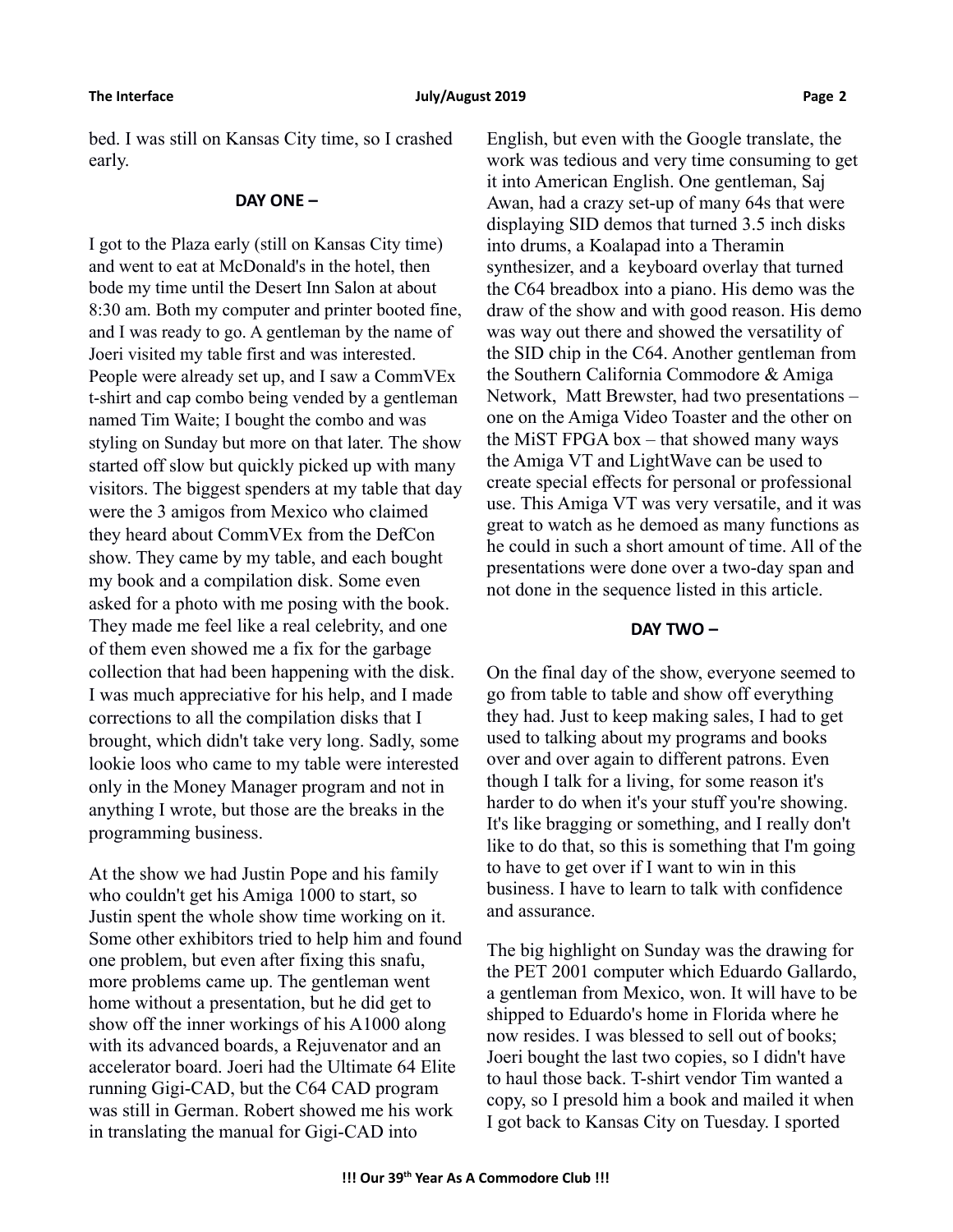my CommVEx t-shirt and cap, so I looked the part of a true fan boy. During the last few minutes of the show, there was the Street Fighter 2 Turbo tournament that I wanted to get in on for the simple reason that I hadn't sat down behind a console in over 20 years. The game was loaded onto an Amiga CD32, and I played against youngest show attendee, Alex, son of Justin Pope. I was sure he was going to beat me down hard because of his years of playing games, but for some crazy reason I pulled off the victory by winning two out of three matches. Robert presented me with a crisp Yankee \$10 bill, and we had a photo shot of Robert handing me the money. After a camera shot of Robert concluding the show, we all packed up; some, like myself, packed up for home, while others packed up for their hotel rooms and would leave on Monday. I was glad to leave Sunday evening, because traffic was light on I-15.

### **GOING HOME –**

Just as I had done on the trip to Vegas, I stayed on the main interstates of I-15 and I-70, stopping at the Love's gas stations for refuel and rest, while traveling back to Kansas City. I especially stopped at the Love's which had Carl's Jr., a chain of restaurants which we have in Kansas City, but in KC those restaurants are called Hardee's. In order to catch some sleep, I stopped in a small Utah Love's just before I hit the big 110-mile stretch that had no services. In my rental Toyota, I reclined completely so I could stretch out and sleep, but I still needed to run the engine to keep the heater running. The desert night in Utah was 65 degrees, so opening windows was out of the question. Too cold. I got into that stop at midnight and slept until 3 am; then I was up and back on the road. I got to another Love's in Bennet, Colorado where I tried to sleep again, but the noise and traffic made it impossible. Sleeping during the day was a bad idea, so I bluffed my way all the way back to Kansas City, making it home about 9 pm Monday night. That was a super dumb idea, and if I ever do that again, I will fight for a good place to sleep. I unloaded the car, did

my laundry, got all the news from the boys living in my house, and then went to bed.

#### **AFTERMATH –**

On Tuesday I tried to return the rental, but because I had prepaid for the car, the company could not refund me a day. So, I just kept it and drove it to Nevada, Missouri, with a load of Commodore gear for a person who was interested in the equipment. I didn't expect any money for the gear... just cleaning out my closets so I can make room for more equipment. After a long 1,139 mile trip to Las Vegas, Nevada, the 110 miles to Nevada, Missouri, was a short jaunt, and I was happy to do it. Hopefully, he can use the machine and enjoy the fun of owning his own Commodore.

I also found out that I can't stay still; I have to keep moving. So, if I ever retire, I'm not going to be happy. I'll have to volunteer for several things just to keep me busy. If you ever have a chance, dear reader, try a trip to a Commodore show or a local Commodore meeting. Since we don't have anything like that here in Kansas City, I always look forward to reading and editing the monthly Meeting Reports found in this publication. This, the last CommVEx, showed that there is still a great interest in Commodore, and this computer is still a fun device just to toy with. Now that Commodore events are moving directly to the West Coast, it's going to be hard for me to get to the shows being offered, but I will try to go and sell some more books and programs to those users in that region of the country.

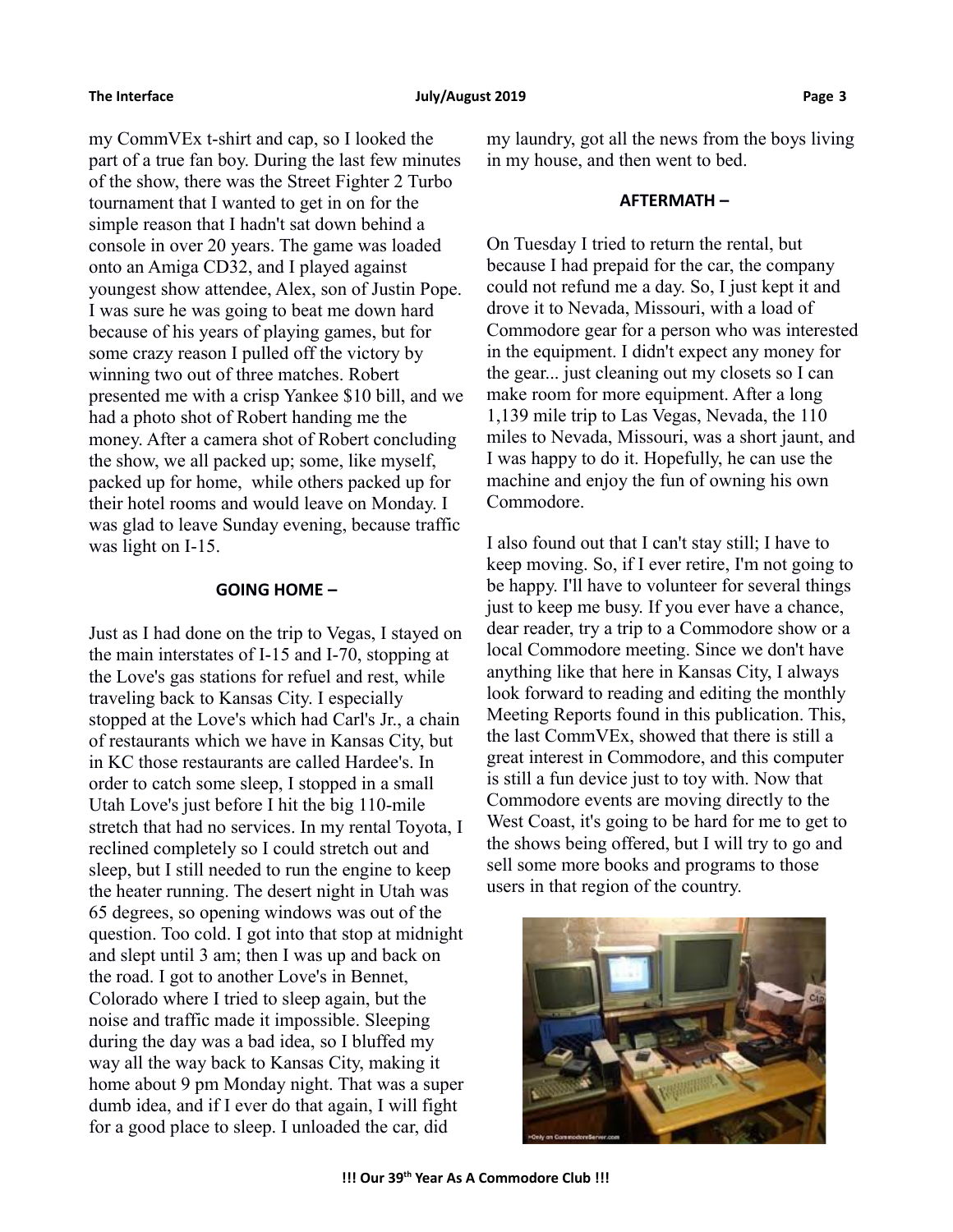#### The Interface **The Interface Construction Construction** Sulvey August 2019 **Page 4 Page 4**



**MONTHLY MEETING REPORTS by Robert Bernardo & Dick Estel**

#### **JULY 2019**

Once again we invaded the Panera Bread restaurant at Shaw and Marty for the monthly meeting of the Fresno Commodore User Group. Present were Robert, Roger, Dave, and Dick.

Dick dug out some stuff from the bottom of his "FCUG Briefcase," including a flier for The Write Stuff Companion, a collection of articles and tutorials on The Write Stuff word processor, which the club sold years ago (we can still find a copy if you're interested). In fact, Robert had many of the Write Stuff packages with him in a box that came from the collection of Rolf Miller, former editor of the CIVIC 64/128 Gazette newsletter.

Also in the pile was an August 1997 copy of the Commodore Product Source List, a comprehensive listing compiled by Roger Long. We speculated that not 5% of the items listed were still available. Recently, Roger Long put out the list on Internet, editable by anyone. However, Robert found out that it was not easy to edit the list to include new resources and to delete the many old resources. Robert gave up in updating it.

During lunch we discussed the vast number of old and very old TV shows now available in our multi-channel, multi-streaming service world. Some of the classics that have caught members' attention recently include The Cisco Kid, The Danny Thomas Show, and The Jimmy Dean Show (where the Muppets made their first appearance). My grandchildren were surprised when I told them Jimmy was known for more than just sausage.

That "other" Commodore show in Las Vegas recently announced that admission will be increased from zero to \$35 this year. Apparently their business model of table rental only did not work out. CommVEx continues to charge admission and provide free tables.

Robert reported that he has signed up for the Downtown LA Maker Faire, to be held December 7. That show will continue, even though the Maker Faire parent organization was going through reorganization.

He also gave us a look at the 2019 CommVEx commercial going up on YouTube and featuring some famous Commodore names saying goodbye to the show for its final appearance.

Robert has been cleaning out his storage house in Stockton and moving the items to Visalia. He ran across CAD 3D, which we loaded up on the club C128 to look at, with Roger at the controls. It will require a bit of study at home by Roger before we can enjoy this program to the fullest.

Robert connected the Ultimate 64 and ran the latest 2019 C64 games – Crystal Caverns, Death Weapon, Run Demon Run, Super Goatron, Stercore XD, Super Galax-I-Birds, Robots Rumble, and the silly Royal Hunt (the wild pigs of the forest hunt naked humans!). However, immediately there was a problem. None of the games had any sound! Robert couldn't figure out the solution. The audio settings in U64 were all correct. Were there bad speakers in the monitor? Robert connected external speakers and still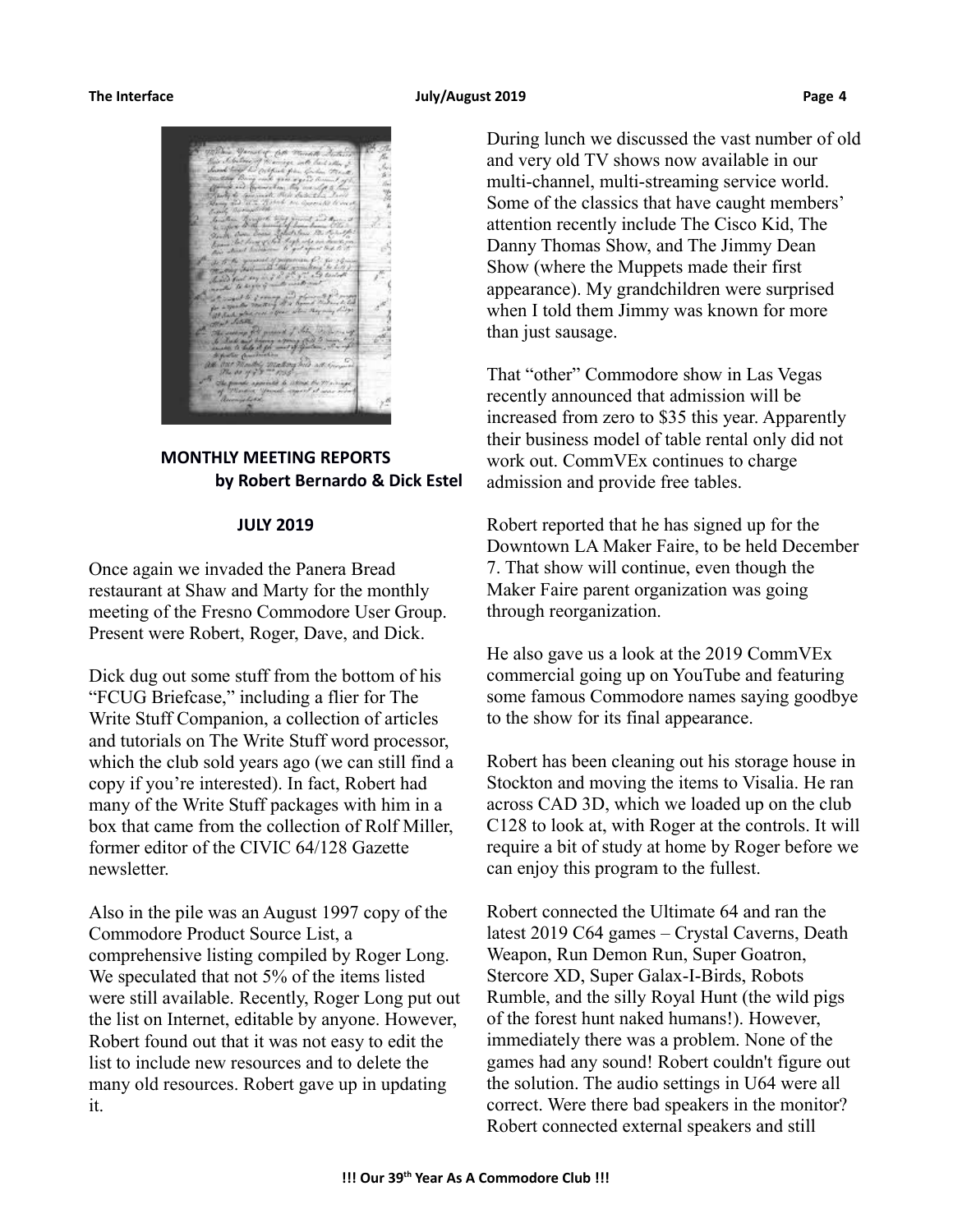#### **The Interface July/August 2019 Page 5**

didn't get any audio. Was it a bad HDMI cable from the U64 to the monitor? Unlikely.

Roger did some cross-checking. He took the SD card out of the U64 and put it in Robert's external SD2IEC drive. He connected that to the club C128 and ran the programs. The sound was perfect coming out of the C128! Were the U64 and its internal UltiSIDs faulty? Robert ran some SID music out of the U64, and the sound was all right.

Everybody was ready to give up when Roger came upon the solution; how about reverting the U64 back to its older firmware? Instead of using the current v1.21, go back to the v1.18. Robert took a few minutes to reinstall the older version. Voila! Audio problems solved! The new games played back their audio correctly. Robert said that he would e-mail Gideon Zweijtzer, developer of the U64, and tell him about the v1.21 audio incompatibilities.

### **AUGUST 2019**

We had a good turnout for our mid-summer meeting at the Panera Bread restaurant that is our new gathering place. On hand were Robert Bernardo, Roger Van Pelt, Dave Smith, Randy Stoller, Mike Fard, and Dick Estel. Long-time member Keith Sohm, who has not been active in the club the last few years, stopped in and was introduced to the newer members.

Dick announced his resignation as librarian effective August 31. Roger volunteered to take over the task. It was noted that there is virtually no demand for access to the library, but the disks need to be maintained for historical purposes.

Robert reported that CommVEx V15 was a big success, with an increase in attendance over last year, and the return of several long-time supporters who had been missing in recent years. The event attained a substantial profit. This was the final CommVEx, so by consensus, the funds

will be used to add more hours to the 2020 Commodore Los Angeles Super Show (CLASS).

The annual club lunch is scheduled for October 20, with the Black Bear Diner the tentative locations. Fresno's version of this popular chain is located right across the street from our meeting location. A final decision will be made at the September meeting.

Demos began with video from CommVEx, with Saj Awan of Las Vegas demonstrating Koalamin, in which the Koala Pad is used with software to simulate the sound of a Theremin. In the same video, Saj demonstrates the PETpix 2.1, a specialized board connected to the C64 user port and has a Raspberrry PI which is streaming .MP4 video of any length into the C64.

Then we watched Roger's presentation on video of Digi-Cad, a German CAD program that Roger has been exploring for several months. The video was shown at CommVEx.

To wrap up the meeting, Robert brought out his steering wheel (flight controller) for the C64 and a few car-racing games were played.

### Koalamin:

[https://www.lemon64.com/forum/viewtopic.php?](https://www.lemon64.com/forum/viewtopic.php?t=37729&sid=779d0a679528bac30aac0515b64f3393) [t=37729&sid=779d0a679528bac30aac0515b64f3393](https://www.lemon64.com/forum/viewtopic.php?t=37729&sid=779d0a679528bac30aac0515b64f3393)

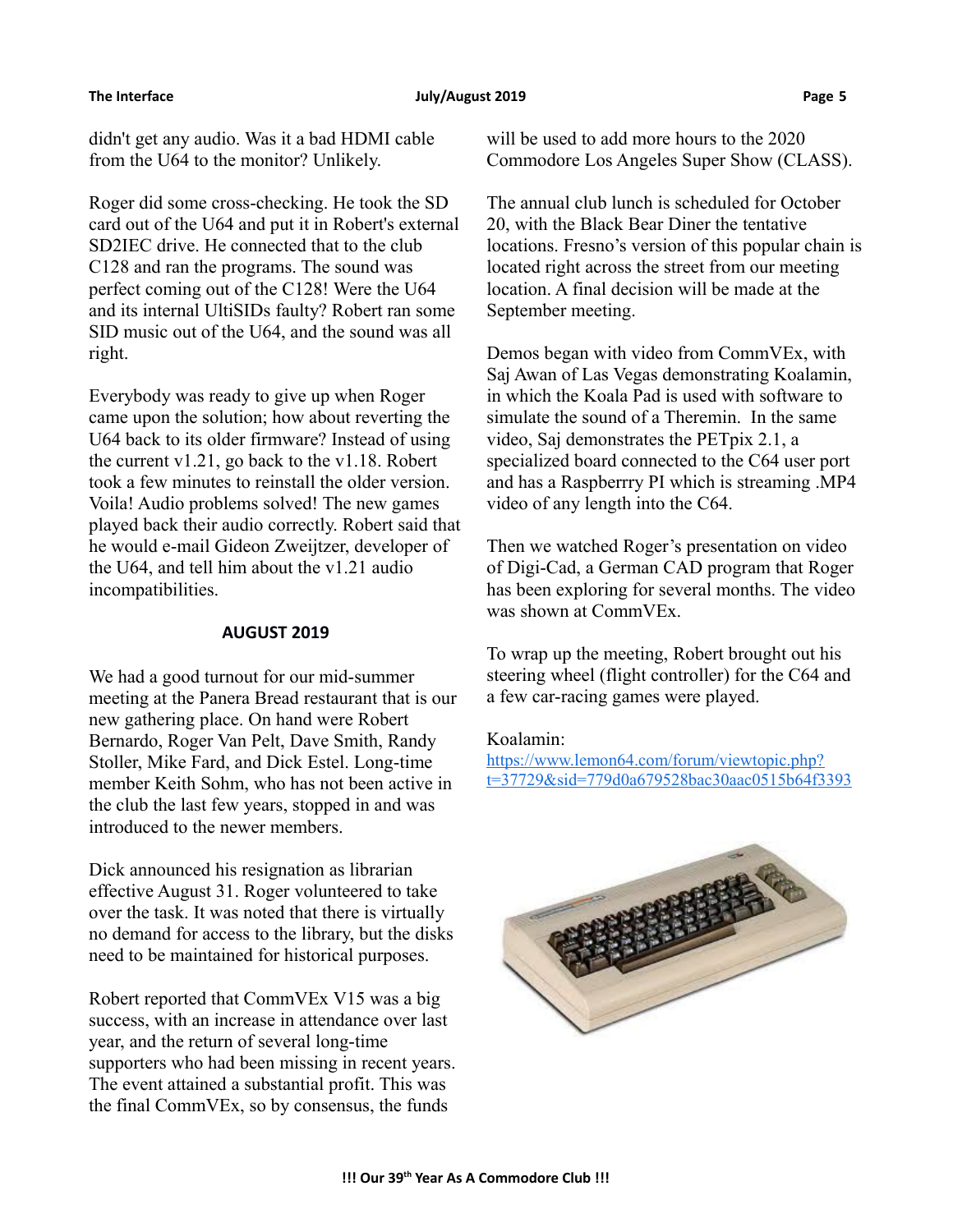#### **The Interface The Contract Contract 2019 Page 6 Page 6 Page 6 Page 6 Page 6**



## **CONFESSONS OF A COMMODORE APOSTATE by Dick Estel**

Many months ago (maybe years), Lenard asked me to write something relating to no longer being a Commodore user. So much time went by without me carrying out the assignment that we both forgot the original subject description, so a couple of months ago I asked him to outline what was wanted once again. He came up with the following questions, which I will attempt to answer to the best of my ability to recall events and thoughts going back over 30 years.

## **1. In the beginning, what made you choose Commodore over all the other home computers on the market in that day?**

I did not really have any knowledge of what was available. I had fooled around briefly with a computer at Radio Shack (probably a TR80), but couldn't make it do anything, and the sales staff were all busy with real customers. I wasn't really ready to spend that much at that time. However, I had known for some time that I wanted a computer. In 1987 I saw an ad for a Commodore 64 for \$199 at Sears, went into the store, and bought it, along with a Blue Chip disk drive for about \$170. The drive did not work correctly, and Sears gave me a 1581 in exchange at no additional cost.

## **2 What was Commodore's biggest selling point that made you go "all in"?**

It started off at a very reasonable price, although I soon realized I needed to spend another \$200 each for a monitor and a printer. I soon learned about the local Commodore club, and finally got the support and advice that allowed me to make full use of my machine.

## **3. Did you use any other systems during that era? If so, which machines were they?**

I never had any other brand, but after a year or two, I bought C128 from a club member. I wished I had known at the start what I knew then, and would have started off with the 128.

## **4. What were the big "turn offs" to those other machines?**

Nothing really, just had no familiarity or knowledge. Of course, these were the days when Commodore users took every opportunity to bad mouth IBM. This was pre-Windows, when the IBM and compatible PCs could not match Commodore in sound or video.

## **5. Would you have considered yourself a coder or a user of the Commodore back then? Please explain your answer.**

I was a user only. I wrote a couple of simple programs, just "cute" video displays, nothing that really did anything.

## **6. During the decline of single board computers, did you try to stay "die hard" to the Commodore? Why or why not?**

After I bought a Windows PC, I continued to use my Commodore 128 for at least a couple of years. I was doing a lot of scanning into GEOS with the Handyscanner. The first PC hand scanner I bought was very unsatisfactory and bed scanners were out of reach. However, with the Commodore I was scanning mostly line drawings such as clip art from newspaper ads and the like.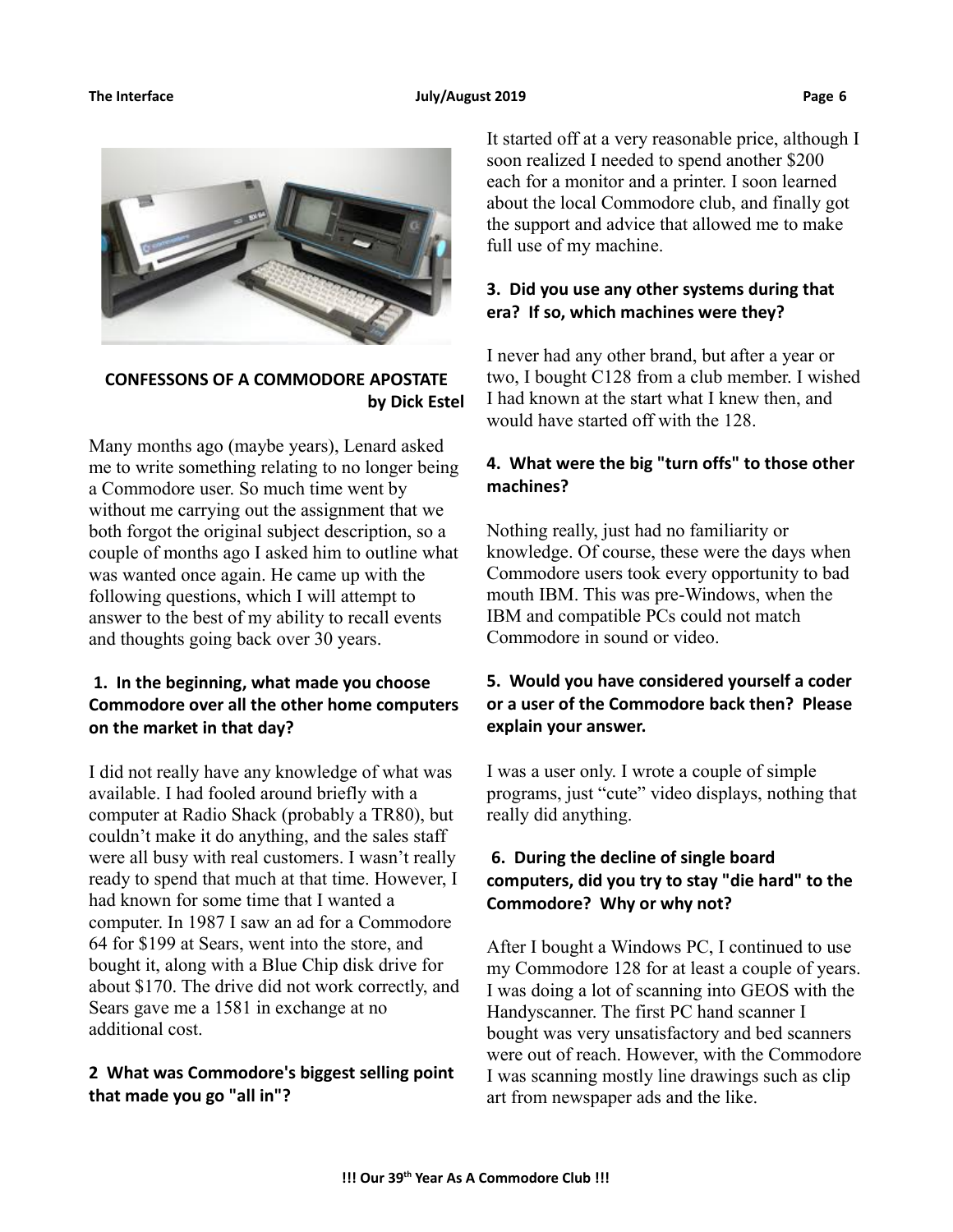#### **The Interface The Construction Construction Construction Construction Page 7** and During Page 7

## **7. What made you finally put your Commodore into cold storage?**

I had a lot of family photos, many dating back to the 1920s and a few before, as well as many more recent ones. When I started scanning those, it was obvious the Commodore would never give satisfactory results. I had continued to use my Commodore word processor and spread sheet, but eventually found Windows versions that were just faster, better and more flexible.

# **8. What put "the nail in coffin" for you so as to never pull a Commodore out to use again?**

Space more than anything. I would have kept a Commodore system set up if it had not required desk space that I just didn't have. My older grandson played games on the Commodore a lot, and I think most kids still get a kick out of fooling around with them once in a while.

# **9. Looking back over all these decades, what do you think that Commodore could have done to stay competitive?**

They would probably have needed a completely different business model. They seemed to stick with the old "standbys" after their time was up, and by the time they attempted to compete in the Windows world, the industry had passed them by.

# **10. Do you think all the new hardware and software coming out for Commodore now is "too little too late?" Why or why not?**

I think it's like the dog that can walk on its hind legs. It does not do it well, but it's amazing that it can do it at all. And it's a great hobby that provides a little income for a few dedicated developers.

# **11. What was the final outcome of all your Commodore equipment? Sales, donation, or what?**

I sold some, and gave some to the club and other users. My final piece of Commodore hardware was the CMD hard drive that I donated as a major raffle prize at CommVEx a few years ago.

In a further step away from Commodore, I recently turned our library disks over to Roger Van Pelt, and gave Robert Bernardo a box of Write Stuff disks plus miscellaneous software. The only Commodore thing I now have in my possession is the club's petty cash box.



# **>>--> Officers and Keypersons <--<<**

| Vice-president  Roger Van Pelt        |
|---------------------------------------|
|                                       |
| The Interface Editor  Lenard Roach    |
|                                       |
| Club equipment  Roger Van Pelt        |
| Meeting place reservation  Dick Estel |
|                                       |

## -**The Small Print-**

The Fresno Commodore User Group is a club whose members share an interest in Commodore 8-bit and Amiga computers. Our mailing address is 185 W. Pilgrim Lane, Clovis, CA 93612. We meet monthly in the meeting room of Bobby Salazar's Restaurant, 2839 North Blackstone Ave., Fresno, CA. The meetings generally include demonstrations, discussion, and individual help.

Dues are \$12 for 12 months. New members receive a "New Member Disk" containing a number of useful Commodore 8-bit utilities. Members receive a subscription to The Interface newsletter, access to the public domain disk library, technical assistance, and reduced prices on selected software/hardware.

Permission to reproduce content of The Interface is granted provided credit is given to the source,